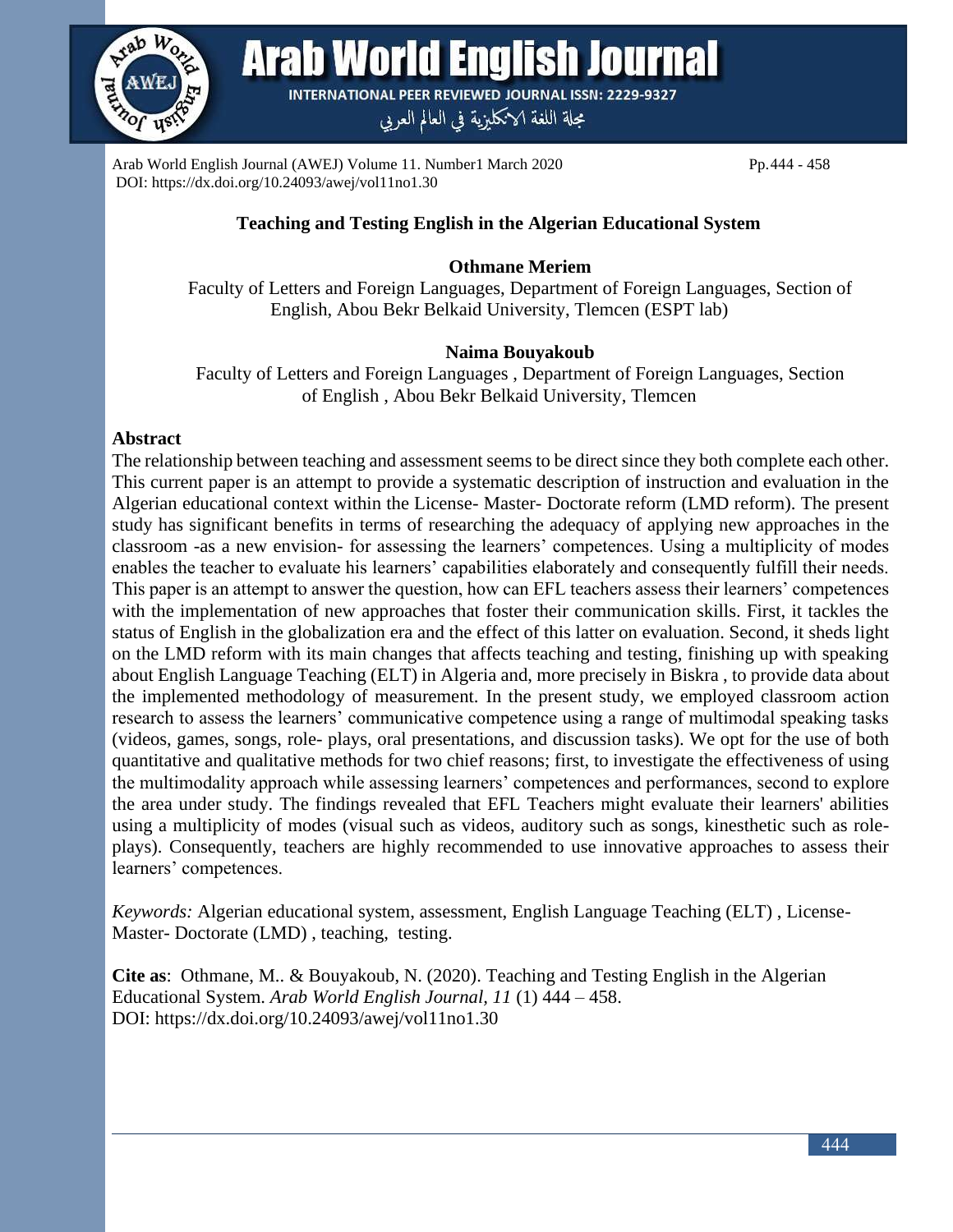#### **Introduction**

Languages are taught for "communication purposes" but –paradoxically- when it comes to the learners' evaluation, only the linguistic aspects are taken into account. This serious educational problem drives the researcher to ask the question of how can EFL teachers assess their learners' communicative competence with the implementation of new approaches that foster their communication skills?. So, why is this research relevant? The answer to this question is that most of the teachers' implemented strategies are monomodal and are one side-oriented and addresses only one learning preference. All this seems unfair to the learners who expected the test to be alternative and multimodal. So the researcher felt it was necessary to get out of the usual (handouts, role plays, drilling,etc.) and apply a new approach in line with the needs of learners and their lacks .

These days, people have little opportunity to choose whether to globalize or not to globalize .The situation is out of hand due to the fast expansion of this newly emerged and profoundly impacted phenomenon that has negative and positive effects on every aspect of life. Being able to derive the maximum advantage of this phenomenon is the mission of society and stakeholders nowadays. There is no doubt that globalization has a profound effect on education in general and the English language teaching in particular. Throughout this section, the researcher investigates the impact of globalization on the English language. Moreover, we portray the vital role played by the English language in the globalization era, and we examine the effect of this phenomenon on teaching and learning in a broad term, we specify the influence of globalization in the assessment process.

#### **English in the Globalization Era**

In the previous paper, attention was drawn to the implication of globalization for language learning and teaching. Kubota (2002) argues that people learn languages for economic motives; some commentators go further by saying that foreign languages are treated as an industrial commodities rather than ethnic and national identity. This economic change has its influence on education, culture, and technology. Technological changes impact the language learning and teaching directly. Globalization is defined as a widespread phenomenon in society, economy, and politics. It has its multifaceted influence in our modern life , as stated by Kubota (2002) , who puts forward the view that globalization is a trendy term –that influences the economy, the society, the technology, and the culture .

It should be clear right from the beginning that it is hard to define globalization because it is related to other aspects (economics, politics, and culture). Giddens (1990) defines globalization as "the intensification of worldwide social relations which link distant localities in such a way that local happenings are shaped by events occurring many miles away and vice versa" (p. 64). Globalization implies that diverse nations have specific cultural patterns such as food, music, and advertising, while Americanization is quite different; it is when different countries adopt the culture of the United States by acquiring numerous parts of the American culture and permitting multinational organizations such as Coca-Cola, Disney Land . In this context , Friedman (1994) believes that "Americanization is the diffusion of American values, consumer goods and lifestyles" ( p. 195). Knowing the difference between 'globalization' and 'Americanization' is not enough to answer the question of whether the World is becoming globalized or Americanized.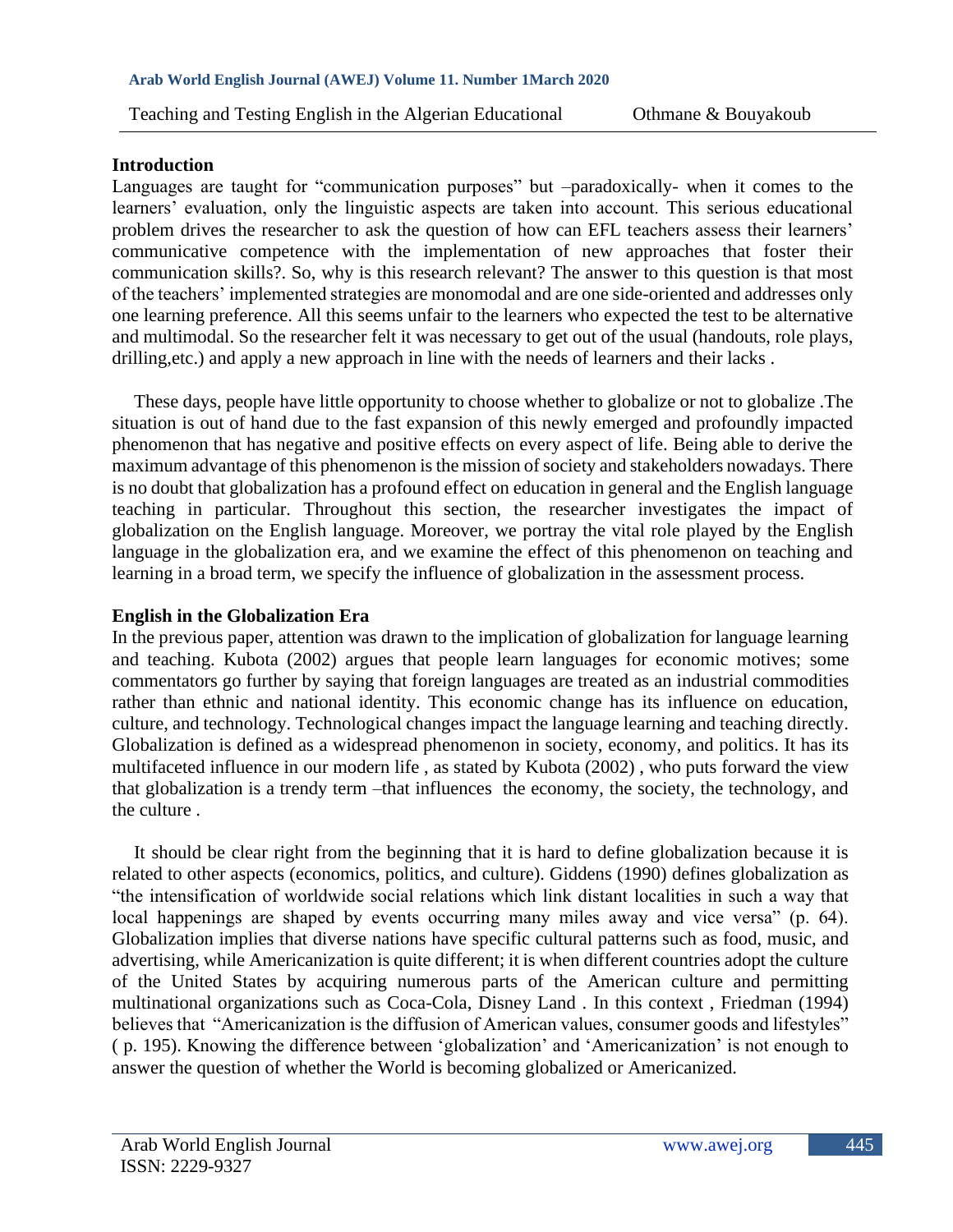Teaching and Testing English in the Algerian Educational Othmane & Bouyakoub

The raised question after defining globalization is investigating the relationship between globalization and English language education. English has increasingly achieved a global status among languages that were dominated before its spread as a universal language, by the time; those languages were downgraded due to the expansion of English as a lingua franca. The following figure shows the world's ten most spread languages (2017)





From value one, Chinese is by a good deal the most spoken language in the World with 1.28 billion speakers (i.e., 16% of the world population), then Spanish with a total of 437 million speakers . At the same time, English has 372 million language speakers. Arabic takes the fourth position of widely spoken languages, and it includes 19 various varieties; Egyptian Arabic (64.5 million speakers) then Algerian Arabic (29.3 million speakers) (see McCarthy, 2018 for more details).

## *The Effect of Globalization on English Language Teaching and Learning and Assessment*

The spread of English as a global language is a convincing reason for teaching and learning this highly demanded and fully honored language. Thus, the stable relationship between the English language spread and ELT is apparent. English nowadays is learned for pragmatic reasons. In other words, it is a commodity for a lot of people; English learning equals a better job, a higher position, and maybe a future promotion. English language learning and teaching are also related to culture since it provides teachers and learners with an insight into what is happening around them in other cultures (Alfehaid, 2014).

Further, Globalization support communication with millions of people who come from entirely different cultures and connect teachers with experts and specialists who adopt different methodologies and use different materials, the benefit in this way is undoubtedly massive. The experience sounds to be exciting through online interaction between teachers and experts and the application of computer networks in ELT. At this level, teachers have to think about the suitability of such methodologies and materials, in addition to the appropriateness of any form of culture to ELT classrooms (Alfehaid, 2014).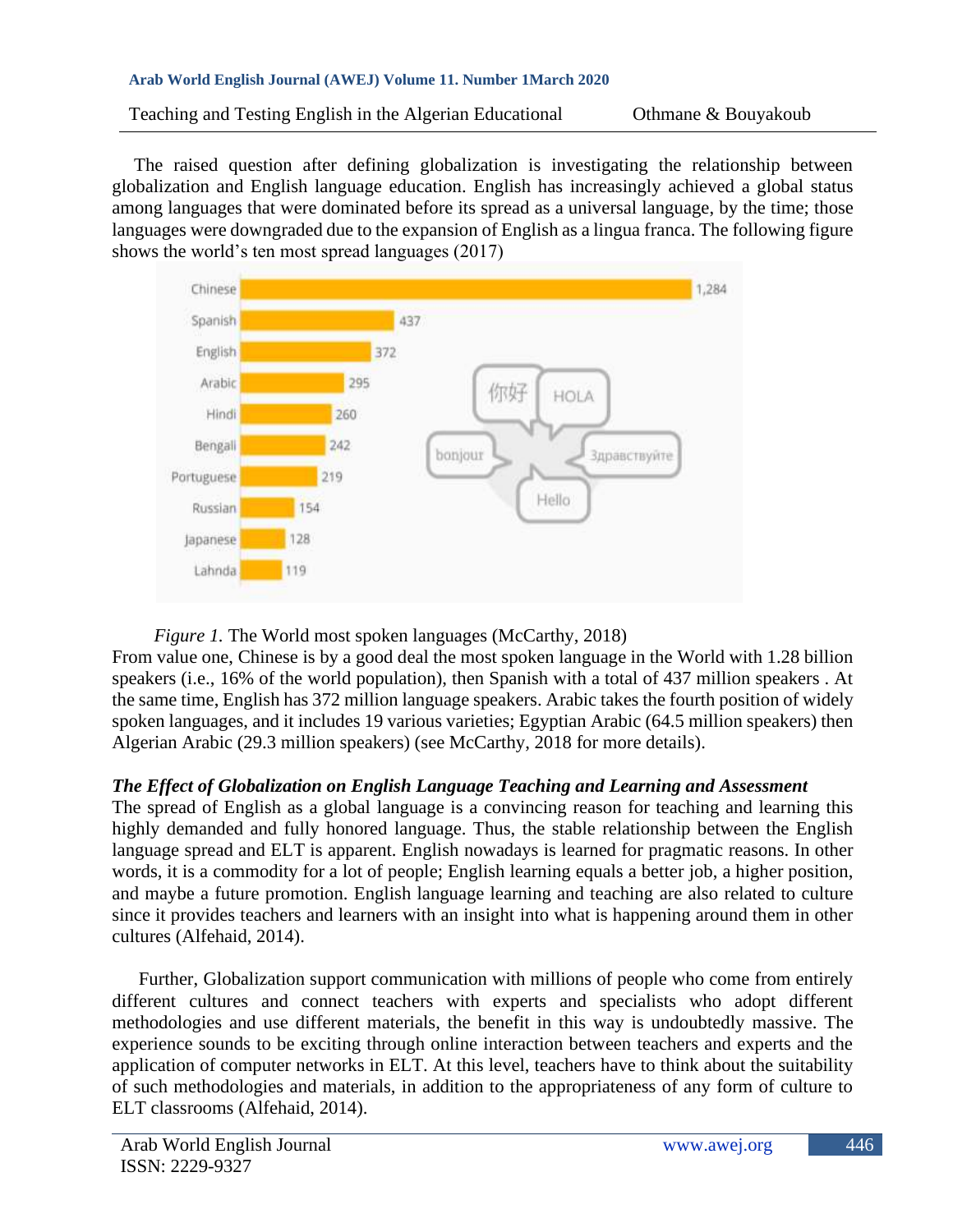Teaching and Testing English in the Algerian Educational Othmane & Bouyakoub

Does globalization have any impact on the assessment? How can assessment procedures change to meet the educational demand of the 21 century? Kamen and MCNeely (2010) add that globalization led to the extension of international testing. Volante (2007) puts forward the view that overemphasis on test scores contributes to the rise of unhealthy competition between teachers and school, which might lead to the lack of cooperation , for example , sharing experiences and methods of teaching (Rigas, 2013).

The test is standardized when the learners are being assessed for scoring, to see their performances and compare it with the achievements of other learners, the federal law "No Child Left Behind" (2001) emerged to put the responsibility of learners' results on the school stuff shoulders; to check whether the learners meet the given standards, the learners' results decide whether or not to move to the next grade. There are two main attributes for conducting a standardized test . First, they are objective in terms of design; second, they evaluate the learners' academic knowledge appropriately. A lot of researchers tackled The advantages of standardized testing, Grant (n.d) is among those who support ST, and he assumes that ST is created by people who are not part of the classroom environment which indicates that learners' scores are highly reliable and free from subjectivity, simply because teachers do not prepare the tests .Yet, they point to what extent teachers achieve their objectives. In the same vein , Gawthrop, (2014) assumes that :

Because standardized tests are created to be unbiased and objective, they supposedly ensure that the score a student receives is an accurate measurement of ability and progress. Validity and reliability are critical components test makers need, to create assessment tools, which create usable inferences about the knowledge and skill of learners in a particular area (p. 6)

Despite this, standardized test strikes terror into the soul of many teachers who fear poor results, regrettably, this leads them to focus on teaching to the test instead of quality teaching (Grant, n.d, p.7) . Standardized criteria for Gawthrop (2014) helps to assess and not to determine the learners' real level of performance:

However, test data is certainly more useful to administrators than learners, because a competent teacher can evaluate a student's proficiency level based on homework, quizzes, or classroom participation. If standardized tests are not necessary to decide on a learner' academic level, it raises an important question, whether test results (versus other sources such as teacher input) are the best source for determining policy or curriculum changes. Since standardized tests can only assess, not define, a student's academic status, it is dangerous for policymakers to rely predominantly on the data provided by these tests.

In light of the drawbacks of standardized testing, a new approach of the assessment called assessment for learning has arisen to wrap up the debate among researchers and educators. Assessment for learning is a procedure used from the part of teachers and learners to modify their used strategies (What is an assessment for learning? / underlying principles of assessment for learning / Assessment for learning / Home - Assessment, n. d.).

Assessment for learning is undoubtedly not assessment of learning which aims to gather information about the learners at the end of the learning process, and grading them based on a set of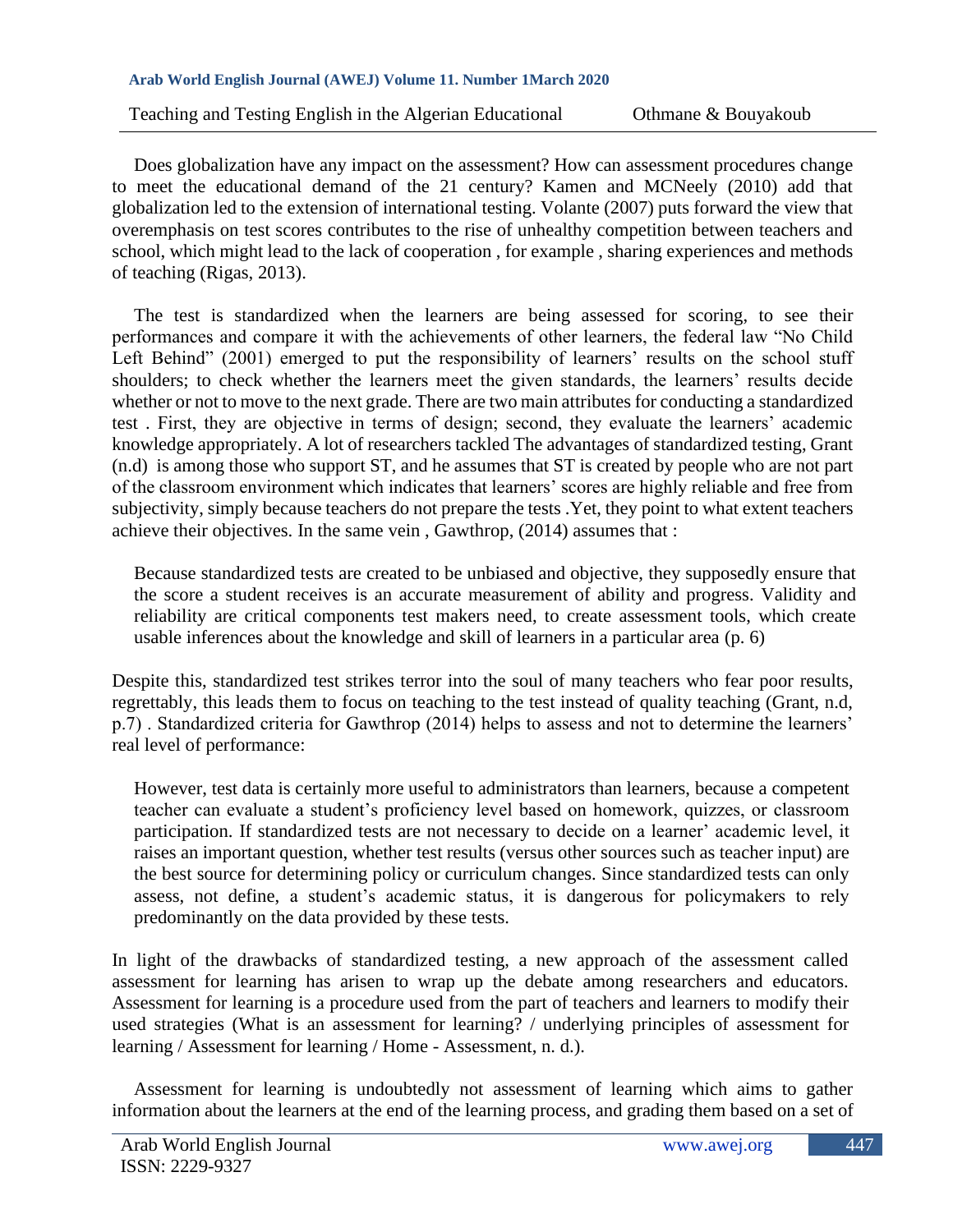standards. AOF is a way of rating both teachers and schools. The future of the assessment seems to be more inspiring when talking about assessment AS learning where learners are in charge of their learning process (Siedlecki, 2012).

It is worth noting at this stage that the  $21<sup>st</sup>$ -century skills should foster the learners to solve problems and enhance their critical thinking and promote their creativity, innovation ,and collaboration skills. Additionally, Trilling and Fedel (2009) emphasize the need to shift the focus of attention from summative assessment to formative assessment and evaluation (cited in Rigas, 2013). But before testing learners on their subject matter, stakeholders, teachers, learners, and even parents should convincingly answer the following question:

Are schools helping learners to develop the required 21-century skills?

Ways of Thinking, which encompasses creativity and innovation; critical thinking, problemsolving, and decision-making; and metacognition or learning to learn

Ways of Working, which includes communication and collaboration or teamwork

Tools for Working, which addresses information literacy and information and communication technology (ICT) literacy

Living in the World, which provides for citizenship, life and career skills, and personal and social responsibility (Lai, 2012, p. 4)

21<sup>st</sup>-century skills refer to the core skills required by society, educators, and business leaders to accomplish success in today's world, among those skills; Collaboration,Communication, Critical thinking, and Creativity, all of which called the 4 C's (Lai, 2012)

| Interactive exchange<br>Skills<br>Process<br>Applied skills<br>Practice<br>Projects |  |
|-------------------------------------------------------------------------------------|--|
|                                                                                     |  |
| Questions and problems                                                              |  |
|                                                                                     |  |
|                                                                                     |  |
|                                                                                     |  |
|                                                                                     |  |
|                                                                                     |  |
| On-demand                                                                           |  |
| Personalized                                                                        |  |
| Collaborative                                                                       |  |
| Global community                                                                    |  |
| Web-based                                                                           |  |
| Formative evaluations                                                               |  |
| Learning for life                                                                   |  |
| <b>Balance</b>                                                                      |  |

*Figure* 2.21 <sup>st</sup> Century learning balance (Retrieved from Trilling & Fadel, 2009, p. 38)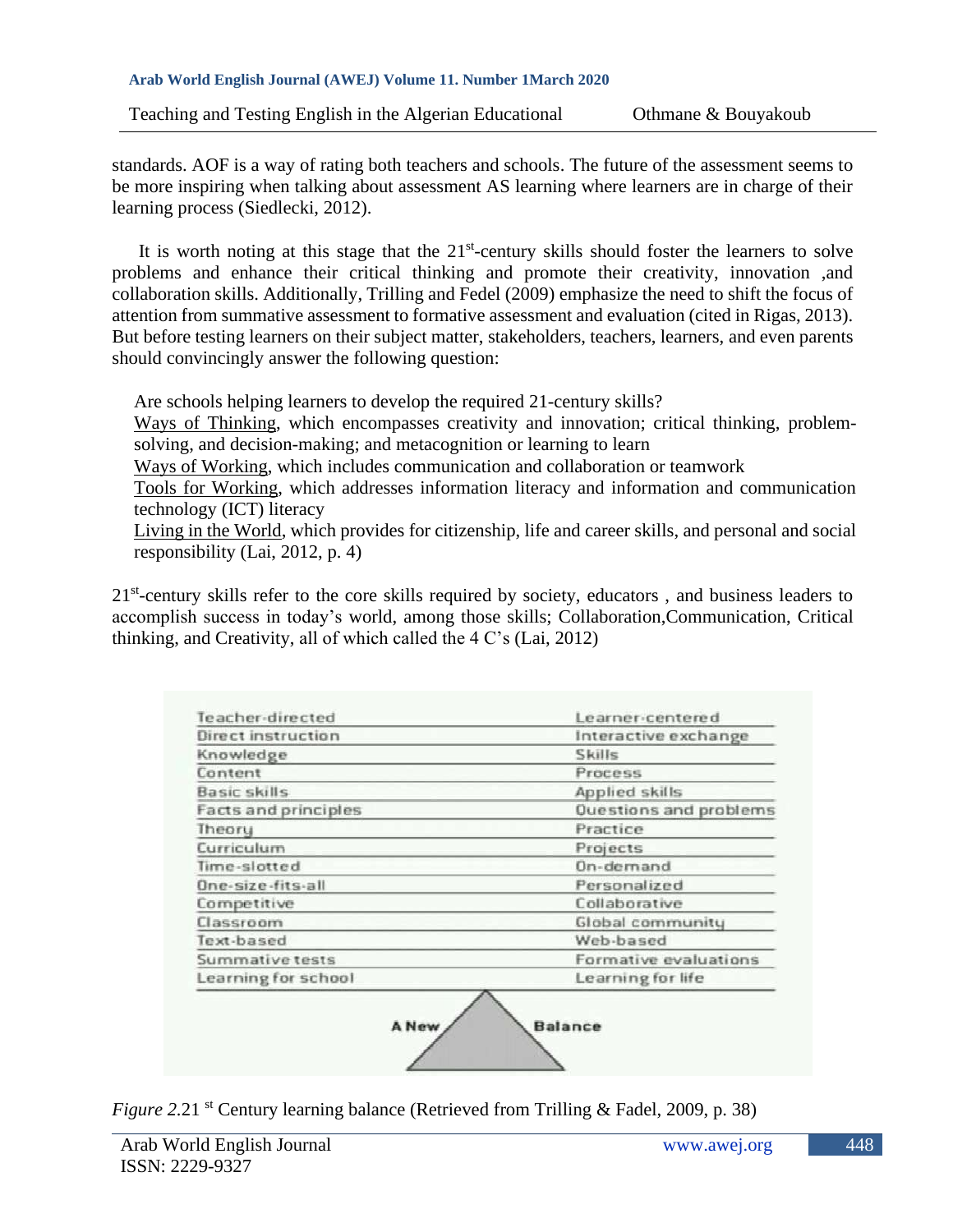Overall, teachers have to prepare learners with both the left side and the right side of the charts of learning practices because the two must work hand in hand (Trilling & Fadel, 2009). Those radical changes in teaching and testing in the 21<sup>st</sup> century drive us to think about its influence on the Algerian educational context.

It is becoming evident that globalization has become a challenge for education and a debatable issue in modern research, especially the theme of globalization's impact on culture. It is worth mentioning that, in the current paper, we precisely tackled the influence of globalization on culture; (English teaching, learning, and assessment). As a step towards globalization, the most noticeable change in the educational system in Algeria was the implementation of the LMD system (2004). So, what is the LMD system? How it impacts teaching and learning in general, and assessment in particular? The following section answers the mentioned inquiries intensively.

#### **The LMD System in Algeria**

The gap between the market demand and the University production is instead fostered by the old traditional method. This led the government and the stakeholders in Algeria to re-consider the classical system and to consolidate with the social- economic demand of the country (Sarnou , Koc ,Houcine and Boudiba, 2012) . The final decision was to implement the European educational system in the Algerian universities, thus the LMD system (License, Master, and Doctorate). The LMD system was applied in September 2004; it fosters the curiosity of the academic society concerning the efficiency of this newly executed reform, putting in mind that its implementation is costly with the lack of human and material resources (Bouhadiba, 2013).



*Figure 3.* Organization of the training cycle according to the LMD system (the University of Boumerdes, n.d.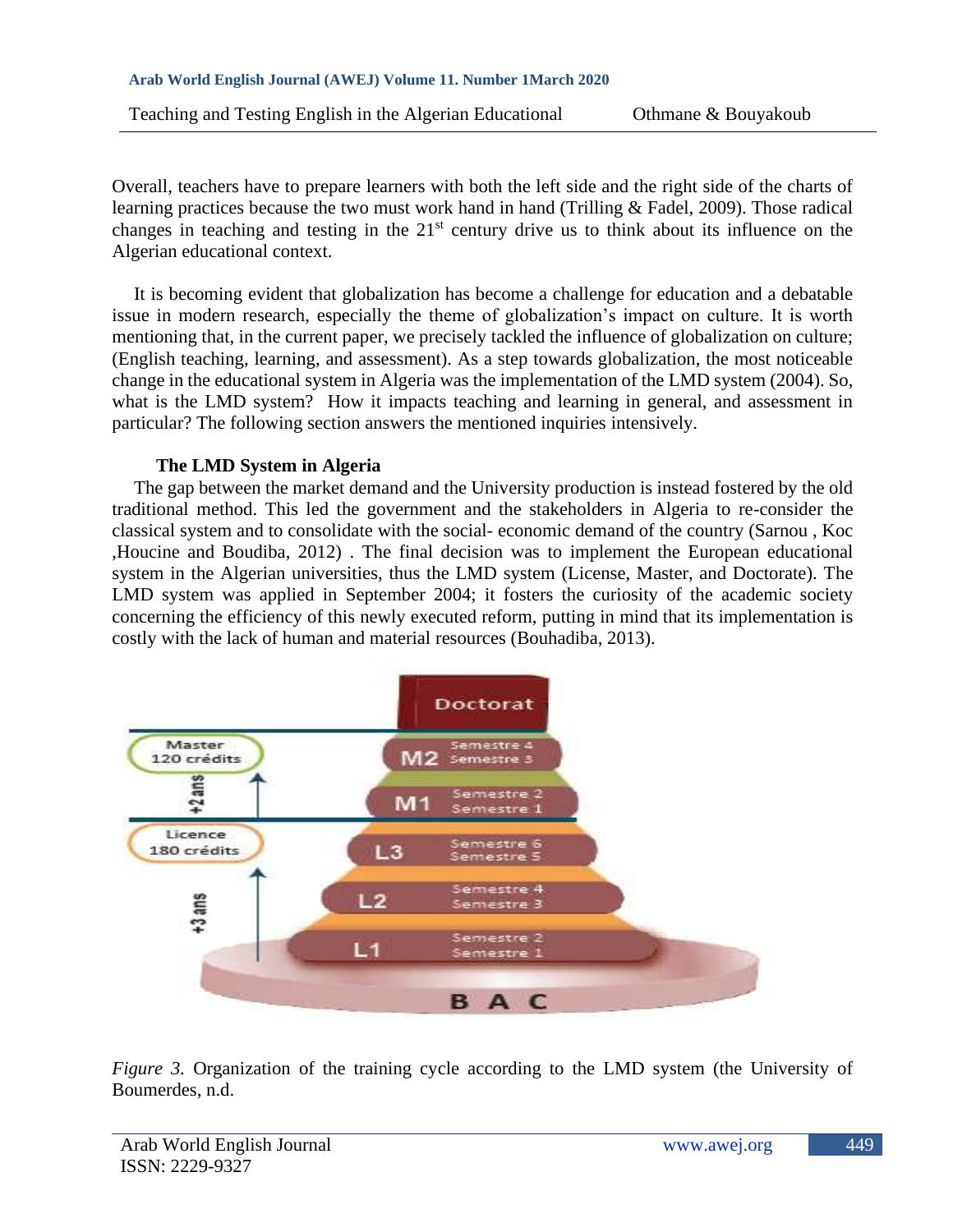As can be noticed in Figure two, the training cycle during the LMD system is composed of three stages (License, Master, and Doctorate):

- **License:** (BAC +3) Three years of study: six semesters.
- **Master :** (BAC +5) Two years of study : four semesters
- **A** Doctorate: (BAC +8) Three years of research: six semesters

The main objective of the LMD reform is the openness to the World of globalization and to respond to the changing demands of the  $21<sup>st</sup>$  century.

Thanks to globalization, English becomes the most powerful language nowadays, this noticeable overspread led the government to adopt this language in their universities, and Algeria is across the board. English is taught as a foreign language which allows the learners to take part in the globalization. The LMD system brought innovative teaching and assessment practices with a radical change in the learners-teachers role (Sarnou, Koc, Houcine, and Boudiba, 2012).

The LMD system has proved its efficacy in all the European countries, that is why it is implemented in most countries nowadays. The local Algerian authorities demonstrate their readiness to adopt such a significant reform to develop their educational system and to move towards globalization. After1962, Algeria had taken various changes, and the most noticeable one was in 1971, where higher education was Arabized and Algerianized to remove all traces of French colonization. This paves the way for teaching English as a foreign language.

The pre-LMD system is based on four years (license), Two years ( Magister), five years ( doctorate). This classical system creates a gap between the market demands and University production, and it does not keep up with the new changes of economy, politics , and society in Algeria. This led the policymakers to integrate a new reform that proves its success in other countries. Algeria has coordinated the standards of the Bologna Process which were set in Europe in the year 1999 as a trial to enable Algerian universities to respond to the new changes of globalization, and to cope with the advancement of Science and Technology (Reguig, 2014).

## *Teaching and Learning and Testing English under the LMD Reform*

The application of the LMD system in teaching and learning relies on the following essential elements:

**•** *Pedestrianisation* (Semestrialization): The LMD system relies on semesters rather than years of training ; each year is divided into two semesters. Learners attend around 400 hours, thus, 25 hours per week.

 $\Rightarrow$  *Educational Unit (EU):* learners are exposed to four central teaching units in each semester ; (the fundamental group, the methodological group, the discovery group, and transversal group )

 $\Rightarrow$  **Fundamental Unit:** it embraces the primary subject for a particular field.

 $\Rightarrow$  *Methodological Unit*: it highlights the methodological tools necessary for completing the training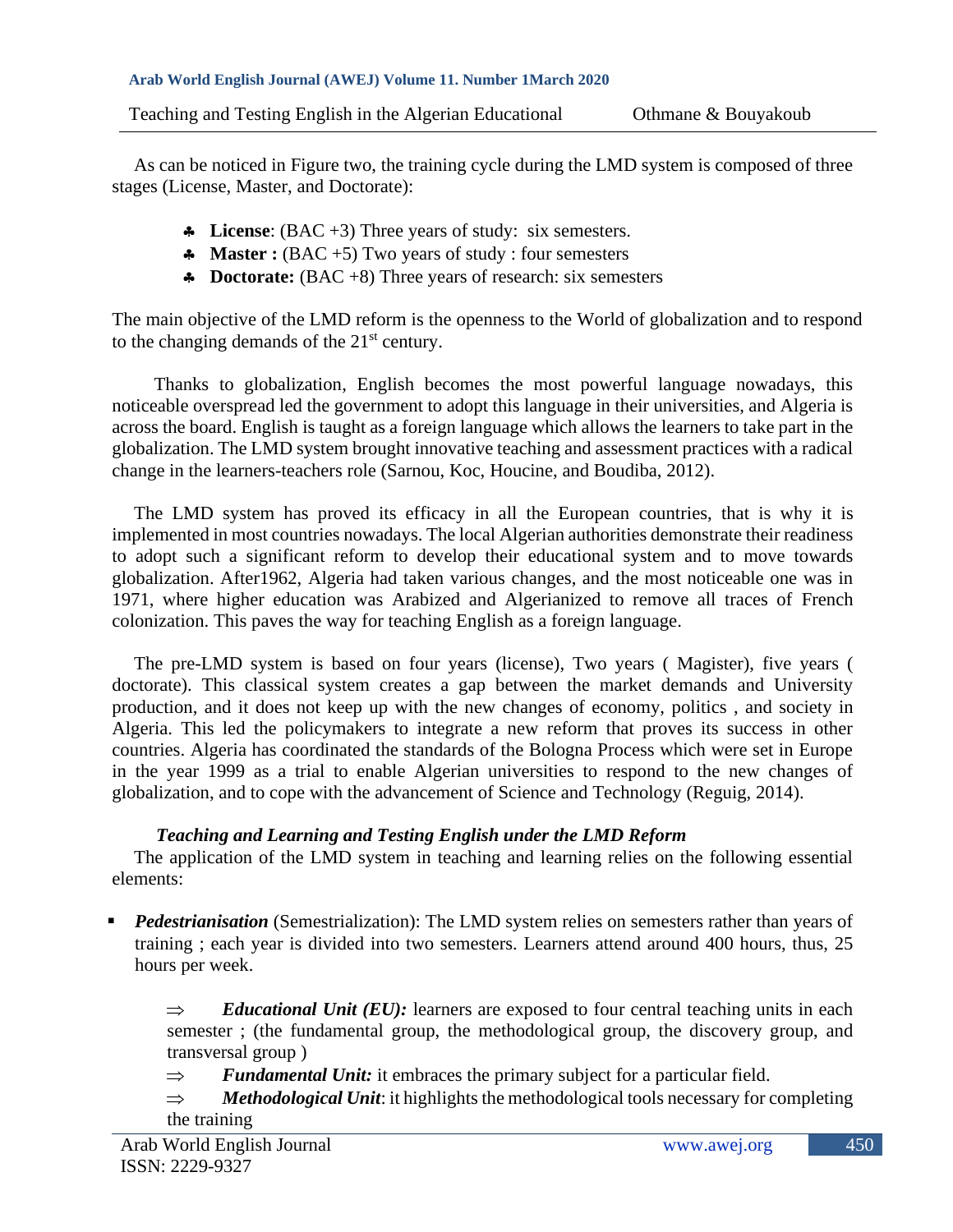- $\Rightarrow$  *Discovery Unit*: it includes all the training materials needed in the learners' specialty
- $\Rightarrow$  **Transversal Unit:** it comprises the exposition of learners to other languages.
- *Credits:* the full number of credits for each semester is 30/180, these credits are granted when all examinations are all successfully passed.
	- $\Rightarrow$  Level 1: License: three years of essential learning, six semesters (180 credits)
	- $\Rightarrow$  **Level 2:** Master: two years, four semesters (120 credits)
	- $\Rightarrow$  **Level 3:** Doctorate: three years, six semesters (180 credits)
- *The Module: a* fundamental unit of University education allocated in one semester. Courses are to be taught theoretically or practically (TD: Tutorial session).
- **•** *Capitalization:* a new principle which acknowledges the learners' ownership of a validated module.
- **•** *Fields:* the diploma obtained by learners must require the name of the specialty or the field (Science, law, language, etc.)
- **EXECUTE:** Assessment: learners sit for half-yearly continuous assessment; they have the chance to catch up exams.
- *Validation:* the validation takes place when the learners' global mark is superior or equal to 10.
- **Transferability:** the flexibility of the system paves the way for the learners' mobility.
- *Course-type:* the learners may profit from the movement they pick up to other establishments and even nations.
- **•** *Progressive Orientation:* orienting the learners to new disciplines depending on their progress, outcomes, and academic achievement.
- **•** *Teaching Team:* refers to a group of teachers responsible for a given program (license, master, doctorate)
- **Tutoring:** the teacher role is a guide and a knowledge provider, this does undoubtedly pave the way for a learner-centered approach. (Reguig, 2014).

In addition to the changes at the level of the teaching-learning process, The LMD system brought several changes at the level of curriculum design which can be summarized as follows:

1. Planning and evaluation of the learners' needs as well as those liaised to the socioeconomic market,

- 2. Developing multimedia at the level of oral expression and vocabulary,
- 3. Encouraging students' enhancement with mobility,
- 4. Creating cooperation between universities who share the same objectives and interests.
- 5. Create listening cells and audits to register learners' propositions.
- 6. Prepare learners for vocational education through the choice of English.

(Mami, 2013, p. 913)

Despite the significant changes actualized in 2004, such as implementing the LMD reform and the encouraging language switch from French to Modern Standard Arabic. Despite these endeavors, the 2015 UN special rapporteur on education inferred that the nature of training in Algeria stays low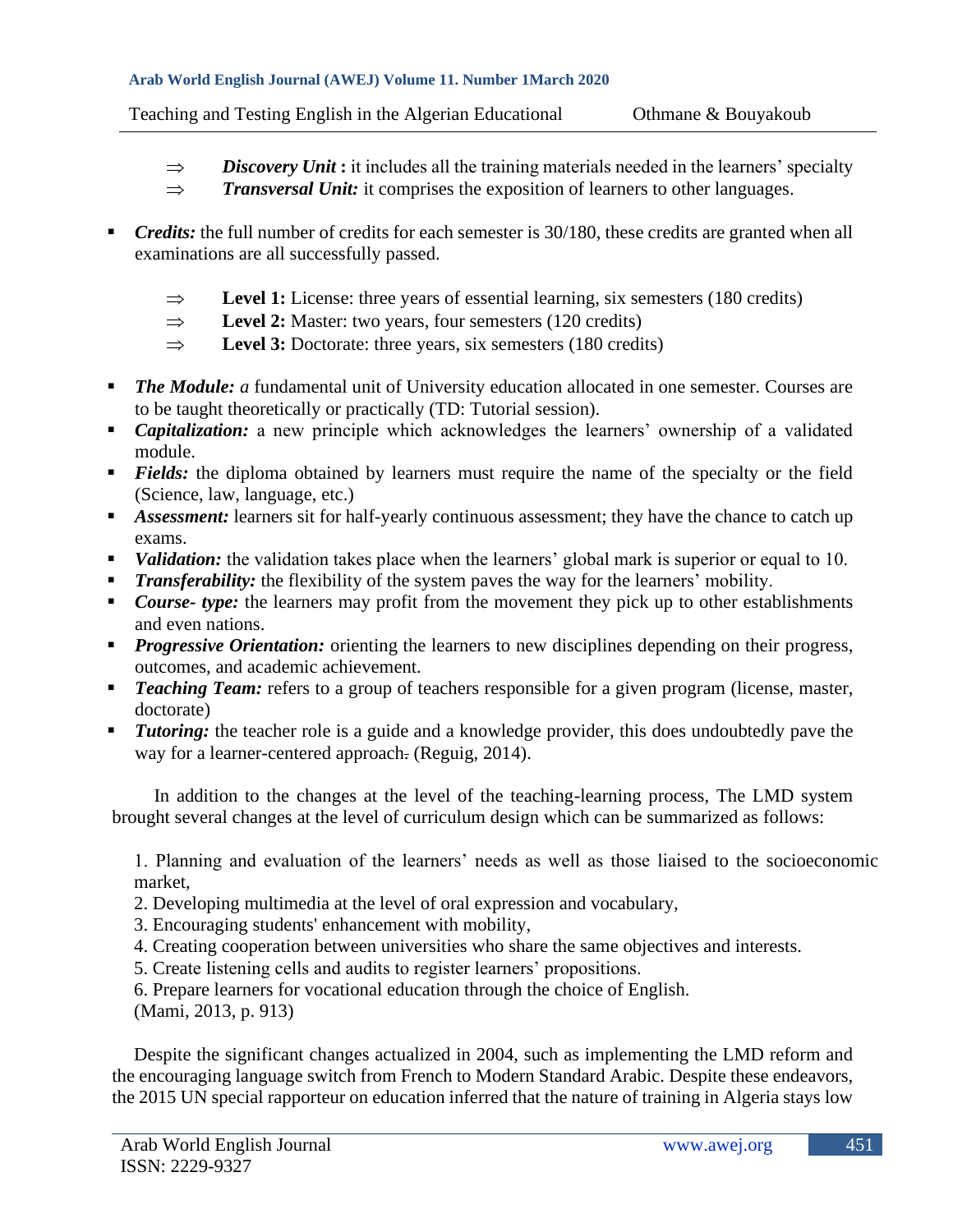because of a lack of teachers' training and overcrowded classrooms, all of which make quality education harder to achieve.

After having a look at the whole system to understand the current situation better, one should consider the evaluation process under the LMD system. The evaluation of learners learning during each semester is continuous; it takes place at the end of each term. The assessment method used is summative assessment thorough examinations, quizzes, homework, oral presentations, and essays. Hanifi (2018) assumes that the evaluation of learners' learning cannot conduct well and at will, without considering the following challenges:

In a nutshell, assessment is an integral part of the teaching process. That is why the teacher has to find its principles taking into account the learners' interests and providing them with the needed information and guiding their improvement using motivation and self-assessment procedures.

This newly implemented reform faces a plethora of drawbacks and challenges since 2004, among them the lack of a clear understanding of this reform from the part of both the teachers and learners, the utility of this reform and whether it can be implemented in Algeria are still confusing inquiries. The lack of teachers especially in English department in Biskra University (24 permanents teacher and 41 full-time teachers) all of them (65 teachers) are not trained to teach at the University, The vast number of learners enrolled each year - taking the example of 2017-2018 - which consequently leads to overcrowded classes, the lack of materials such as the Data shows which are not available all the time. Another problem is the sparse library and the lack of English books (1632 edition) in comparison to French books (2189) and Arabic books (5988 edition) one more serious problem is the lack of net accessibility. Table three illustrates what has been mentioned before, and it describes the case of the English department at "Biskra University" in the academic year ( 2017-2018):

| The Departments           | Number of Titles | Number    |
|---------------------------|------------------|-----------|
|                           |                  | of Copies |
| The Department of Arabic  | 6148             | 38743     |
| The Department of English | 1059             | 4899      |
| The Department of French  | 2234             | 9446      |

Table 1. *The number of Arabic, English and French books in the department of Literature and Foreign Languages in Biskra (2017-2018 .p.15)* 

The goal of this current section is to give an insight into the LMD system in Algeria , and to determine its changes in terms of teaching, learning , and assessment .

## **ELT in Algeria –The Case of Biskra University**

English language teaching in Algeria has gained a noticeable improvement since 1962. Since independence, Algeria has struggled to improve her educational policy to fit with the increasing demands of the globalized era. Globalized Algeria has adopted a new educational system of higher education (LMD system), which brought new changes to English language teaching in Algeria. This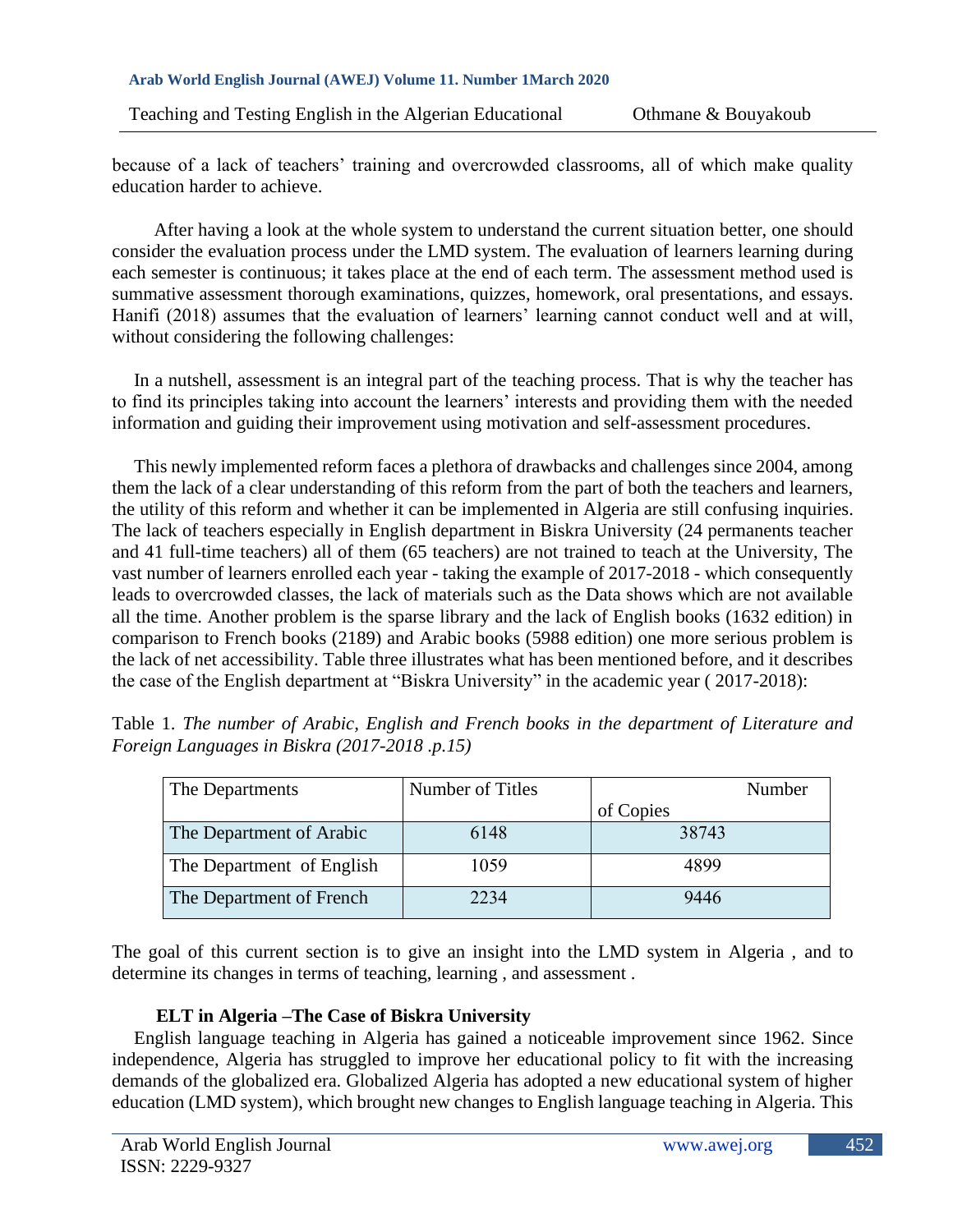section is a general presentation of the Algerian educational system under the LMD reform. It highlights the English language situation at the Three levels of education (Middle school, Secondary school, and University) with an emphasis on teaching and testing at the level of English Department –University of Biskra.

Before speaking about English teaching in Algeria, it is wise first to look back 60 years ago to figure out why French become the Lingua Franca of Algeria. The French colonization in Algeria increased illiteracy, which reached 90% of the population in 1962. To fight ignorance, Algeria made compulsory education. The Algerian administration consolidated the process of Arabisation to weaken the status of the French language in the Algeria, but the Algerian linguistic cleaning has failed. The French language continued to exert its authority due to several reasons , the Algerian immigrant in France was at the top of the list (Sahel, 2017, p. 1), the Algerian government still faces the same phenomenon till the time of writing this paper which drives us to argue that reducing the use of French language in Algeria and achieving her linguistic independence requires an acute , severe and professional work from the part of stakeholders. Despite its status, English in Algeria is considered as a foreign language, and it is taught after French.

English is considered a foreign language in Algeria in middle school, secondary school, and at the University. In the pre-university education (middle and secondary schools), English is interiorized, the learners' marks in English do not affect their achievement because of its low coefficient (Arabic, Math, Science...). That is why learners lose interest in learning English at both levels.

## *ELT at University*

At University, for learners who study English, all the four skills are essential in addition to fluency and accuracy, they study English for general purposes. As for the specialties, they are different between Universities. In other streams like; Science, Math, or Biology, learners study English for specific purposes (ESP).

## **Research Methodology and Design**

# *Participants' Profile*

*Teachers' Profile*

The teachers at the University of Mohammed Khider -Biskra are divided into two categories:

- *Full-Time Teachers:* Who are between the ages of (28-60) with a teaching experience of (5-25) years. Some maintain a Magister degree (32 teachers), while others carry a doctorate (9 teachers)
- .*Part-Time Teachers:* are freshmen masters or doctoral learners with a mid- level experience ( 1-4 ) years who usually work temporarily for one semester or the whole year to cover the deficit in the teaching staff, which is a severe problem at the level of the department.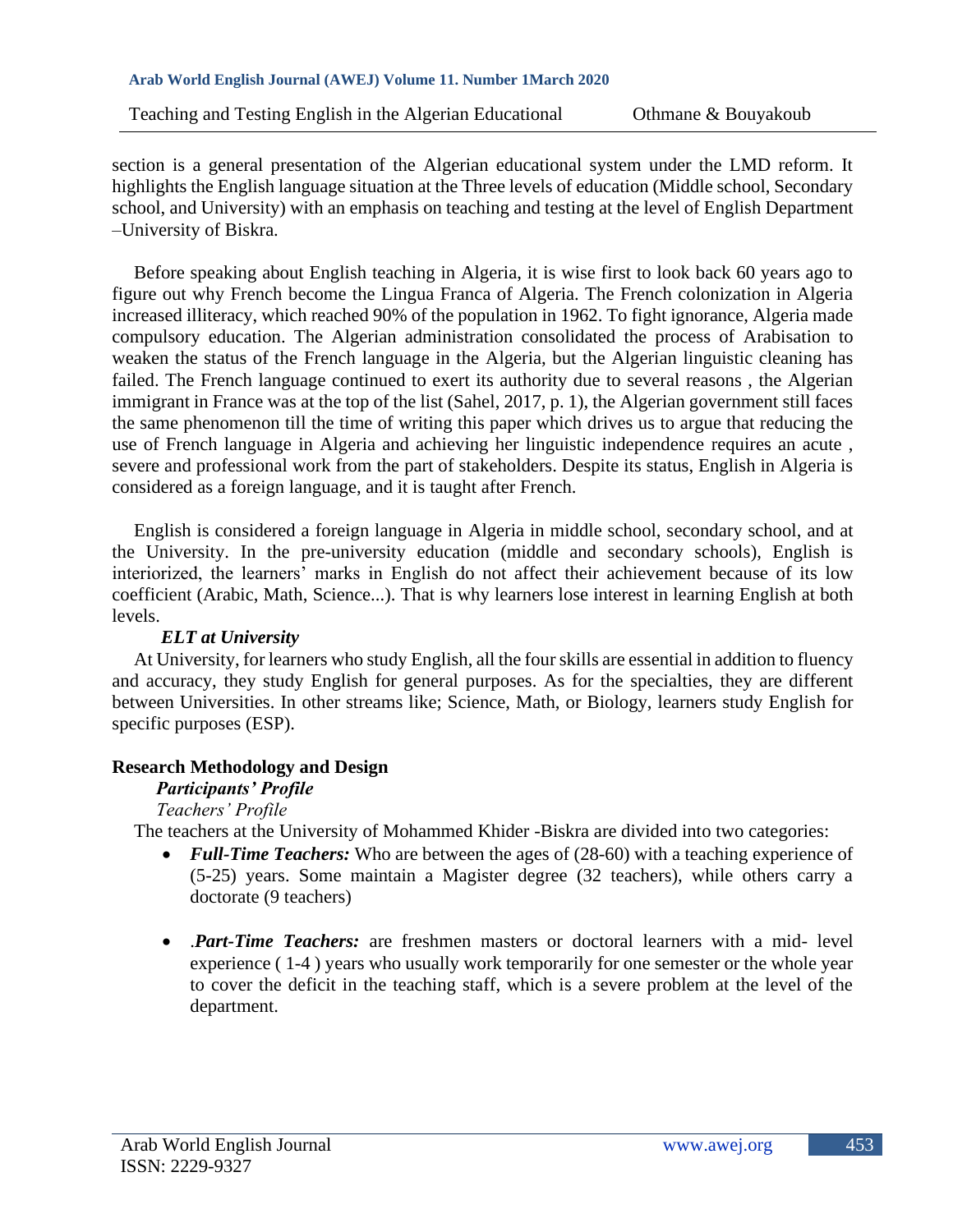Teaching and Testing English in the Algerian Educational Othmane & Bouyakoub



*Figure 3.*The percentage of full- time and part- time teachers at Biskra University *Learners' Profile:*

Third-year learners at Biskra University are judged by their teachers to have an intermediate level in English; they are between the age of (21-40) .Learners at the department of Biskra can are sorted as follows (35 learners)

- **V**isual learners : learn by seeing and reading
- Auditory learners : learn by listening and speaking
- **K**inesthetic learners: learn by touching and doing

Based on the belief that knowing the learners' learning preferences helps the teacher to better plan his lessons, and consequently to better assess the learners .A modality questionnaire was distributed to third-year learners at the beginning of the academic year (2017-2018) to figure out their learning styles. The following diagram reveals the findings:



*Figure 4.* The percentage of third-year learners' preferred learning style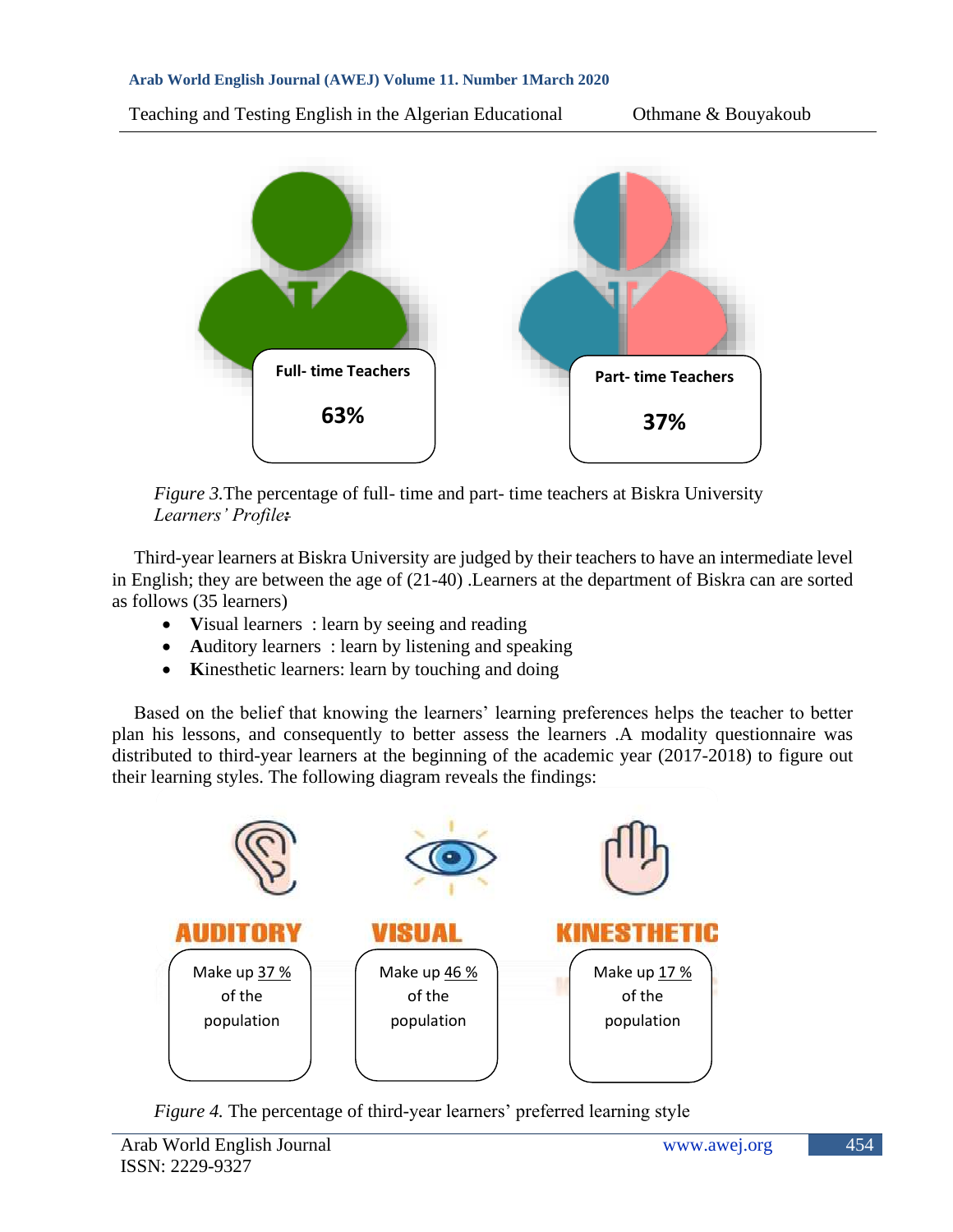English learners at the University of Biskra appear to rarely participate, ask questions or respond to the teachers' comments; only a few are motivated and active. The reason behind this, we assume, is the drilling technique (DT) adopted by most teachers at the level of the University. Another point is their lack of self - confidence to speak English because they are usually afraid of making mistakes and being laughed at by their classmates. Considering all of these elements in the learners' profile, the researcher conducted action research, implementing multimodal classroom tasks (videos, songs, games, role-plays, and discussion) to get the learners engaged, overcome their fears, and, most importantly, promote their communicative competence. Table 2. demonstrates the exact number of learners in the departments of (English, Arabic , and French) .

| $\sim$ 2.1 he had to $\sim$ 10 and the sum of the sum of the same in the sum of $\sim$ 10 and $\sim$ 10 and 11 and 11 and 11 and 12 and 13 and 14 and 14 and 14 and 14 and 14 and 14 and 14 and 14 and 14 and 14 and 14 and 14 and 14 |                    |               |                |        |  |
|---------------------------------------------------------------------------------------------------------------------------------------------------------------------------------------------------------------------------------------|--------------------|---------------|----------------|--------|--|
|                                                                                                                                                                                                                                       | <b>The</b>         | <b>Arabic</b> | <b>English</b> | French |  |
|                                                                                                                                                                                                                                       | <b>Departments</b> |               |                |        |  |
|                                                                                                                                                                                                                                       | Learners'          | 3893          | 2021           | 1697   |  |
|                                                                                                                                                                                                                                       | number             |               |                |        |  |
|                                                                                                                                                                                                                                       | <b>The Total</b>   | 7611          |                |        |  |

Table 2.*The number of learners in the English, French and Arabic Departments (2017-2018)*

As it is noticed, the number of learners studying English is higher than the number of those studying French and lower than those studying Arabic.

## *Teaching and Testing at University*

Learners are evaluated for certification for three years to hold the license degree and for two years to maintain the master's degree through yearly examination that takes place twice at the end of each semester. As for those who fail to get the average, they are supposed to have another chance through makeup examination. The primary purpose of assessment at University is to place learners for the next level (placement test) .Tests are generally conducted to measure the degree of mastery of what was taught; some of the tests are oral others are written:

- *Oral Tests:* they take place usually in the verbal expression module; learners are assessed at the level of fluency. They are generally asked to prepare a PowerPoint presentation, to act a dialogue or, to tell a story... The examination takes more than one session due to the overcrowded classrooms. Each student speaking time is between 15-20 minutes.
- *Written Tests:* Most tests at University are written; all of them tend to assess the learners' literacy (one hour and a half in most cases). Some tests come in the form of direct questions that require short answers or ticking up the right box

#### . **The English Department of Biskra**

Before speaking about the English Department of Biskra, it is worth talking about the University of Mohamed Khider . Among the 26 universities of Algeria, the University of Mohamed Khider is composed of six faculties and 32 departments and 1383 full-time teachers distributed in the different departments .The Faculty of Arts and Humanities and Social Sciences was established by Executive Decree No. 98/258. Of: 17/08/1998.

- Education at the level of graduation and post-graduation.
- Scientific research activities.
- Training and renewal of knowledge.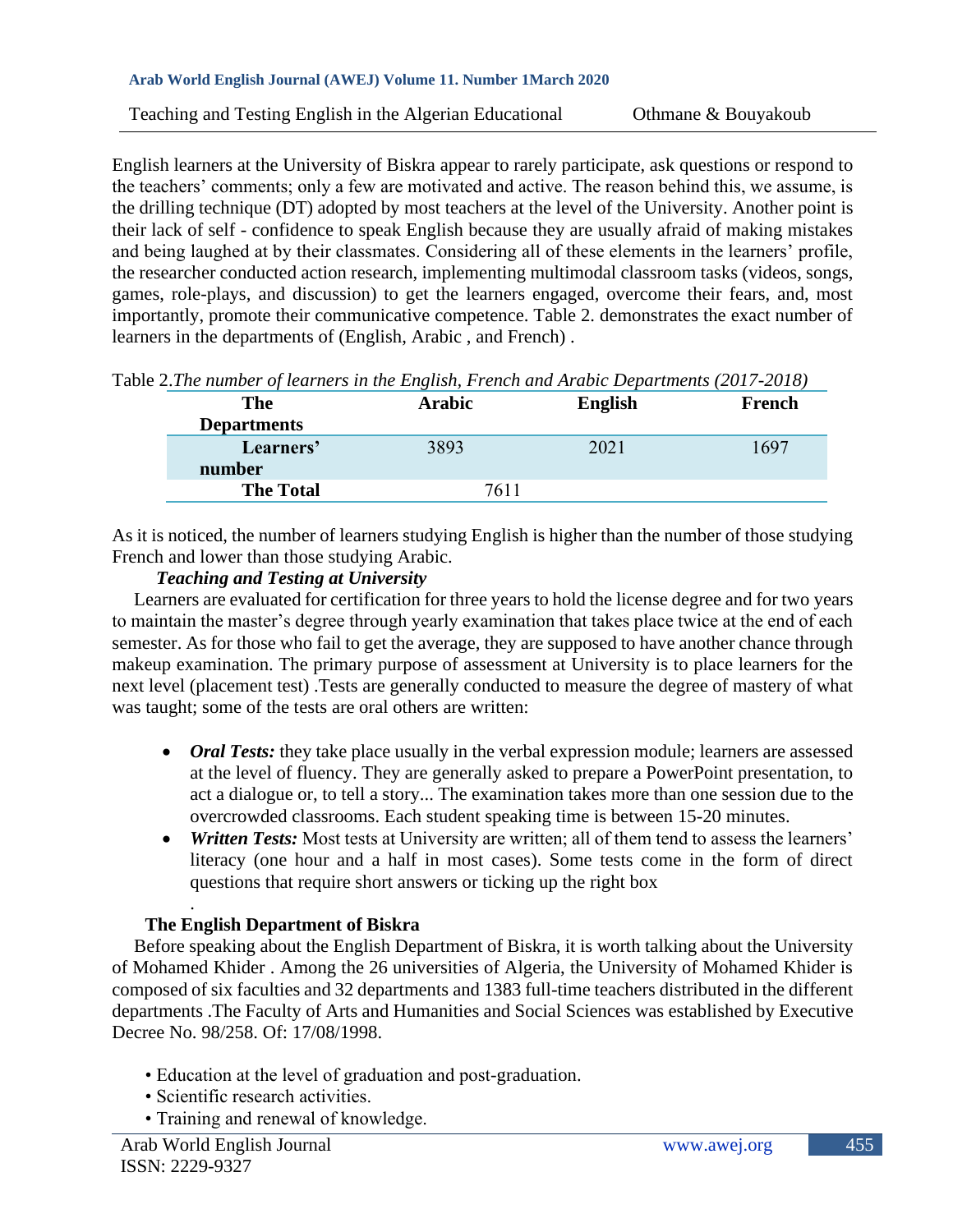Teaching and Testing English in the Algerian Educational Othmane & Bouyakoub

The above decree was amended by Executive Decree No. 09/90 dated 17/02/2009. And the Faculty of Arts and Languages was separated from the Faculty of Arts and Humanities and Social Sciences, and it consists of two sections and two divisions and specialization, they are as follows:



*Figure 5.*The English Department of Biskra.

## **Conclusion**

The journey's end is only the beginning. The current research paper represents a brief overview of "English language teaching and assessment" for the sake of promoting quality teaching and learning, this is hopefully achieved through an elaborate presentation and description of education and testing in Algeria . It tackles the situation of English language teaching and testing in the globalization Era and under the LMD system. Before rushing to a conclusion about English Language Teaching in Algeria, it is worth remembering that feeling uneasy about the way of assessing the learners' communicative competence was the reason behind conducting the current action research project. This paper provides an elaborate, yet brief description of ELT in Algeria and more specifically in Biskra, it describes the context of globalization and the implementation of the LMD reform. It is critical to conclude that teaching and testing in Algeria need an extra, a profound, and a crucial adjustment in terms of methods and approaches.

## **About the Authors:**

**OTHMANE Meriem** is a Ph.D. Student in didactics and assessment at the University of Tlemcen, and a middle school teacher .She holds a Master's degree in Science of language. Her research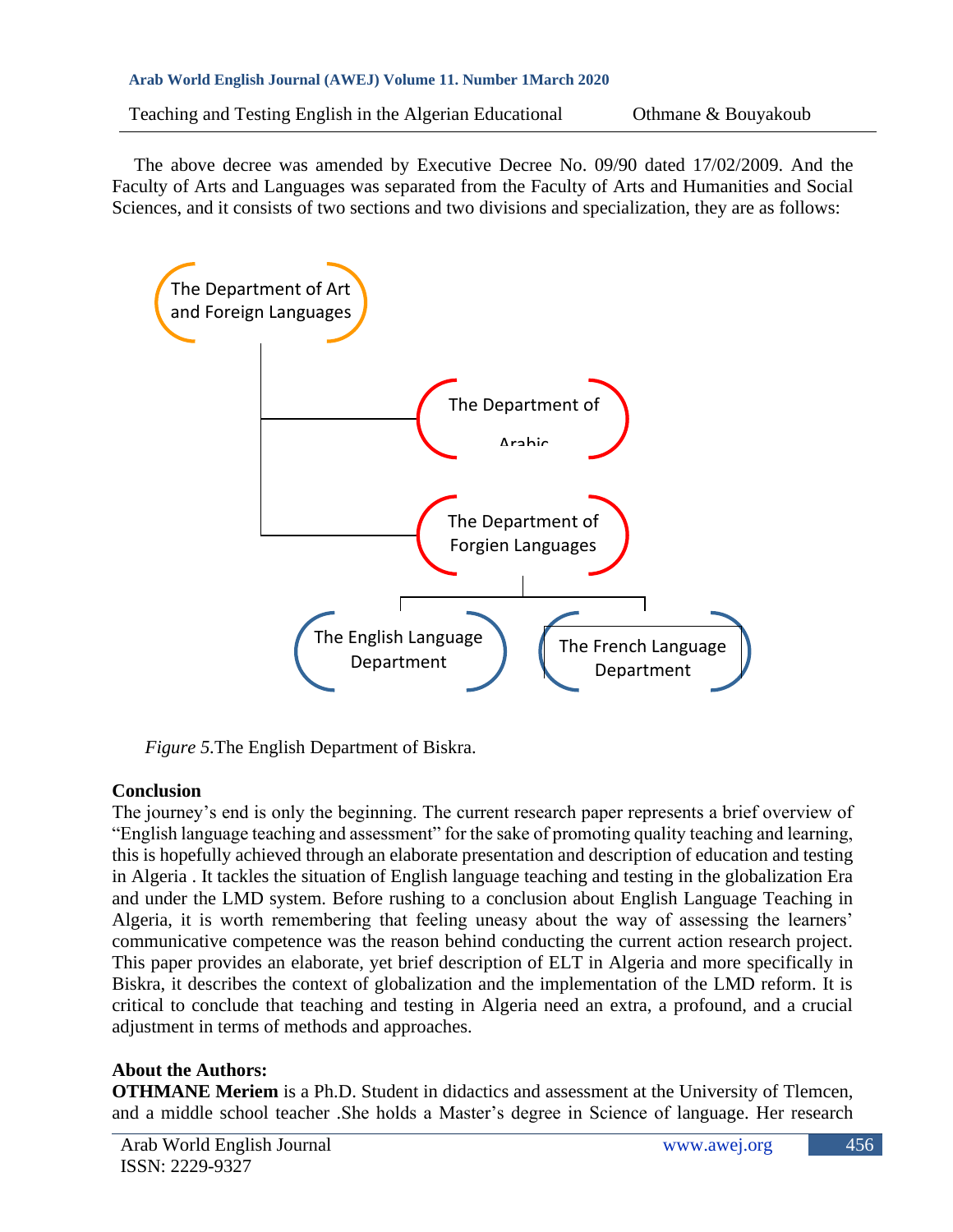interest includes; communicative competence, assessment, Information and Ccommunications Technology, and the multimodality approach. https://orcid.org/0000-0002-3385-258X

#### **References**

- Alfehaid, A. (2014). The Positive and Negative Effects of Globalization on English Language Teaching and Learning. *Arab World English Journal (AWEJ), 5.2. 103-109.*
- Block, D., & Cameron, D. (Eds.). (2002). *Globalization and language teaching.* London and New York: Routledge.
- Bouhadiba, Z. (2013). *The LMD System in Algeria: The Case of English* IATED Digital Library. Retrieved from<https://library.iated.org/view/BOUHADIBA2013LMD>
- Congress (107th, 1st session : 2001). *No Child Left Behind Act Of 2001* : Conference Report to Accompany H.R. 1. Washington :U.S. G.P.O., 2001
- Friedman, J. (1994) *Cultural Identity and Global Process*, London: Sage.
- Gawthrop, J. (2014). *Measuring Student Achievement: A Study Of Standardized Testing and its Effect on Student Learning*. (Unpublished Doctoral Dissertation).
- Giddens, A. (1990). *The Consequences of Modernity.* Cambridge: Polity Press. Retrieved from : [http://voidnetwork.gr/wp-content/uploads/2016/10/The-Consequences-of-Modernity-by-](http://voidnetwork.gr/wp-content/uploads/2016/10/The-Consequences-of-Modernity-by-Anthony-Giddens.pdf)[Anthony-Giddens.pdf\)](http://voidnetwork.gr/wp-content/uploads/2016/10/The-Consequences-of-Modernity-by-Anthony-Giddens.pdf)
- Grant, M. (n.d.). What is a Standardized Testing? Definition & Types Video & Lesson Transcript | Study.com. Retrieved from [https://study.com/academy/lesson/what-is-standardized-testing](https://study.com/academy/lesson/what-is-standardized-testing-definition-and-lesson.html*)[definition-and-lesson.html\\*](https://study.com/academy/lesson/what-is-standardized-testing-definition-and-lesson.html*)
- Hanifi, A. (2018). Assessment in the LMD System: Challenges and Expectations. *International Journal of Secondary Education*, *6*(1), 8-15. Doi: 10.11648/j.ijsedu.20180601.136.
- Kamens, D. H., & McNeely, C. L. (2010). Globalization and the Growth of International Educational Testing and National Assessment. *Comparative Education Review54*(1)*,* 5-25*.*
- Kubota, R., 2002. *The Impact of Globalization on Language Teaching In Japan*. 1st ed. London: Taylor & Francis.
- Lai, E. R. (2012). *Assessing 21st Century Skills: Integrating Research Findings*. Retrieved from National Council on Measurement in Education website.
- Mami, N. A. (2013). Teaching English under the LMD Reform: The Algerian Experience. *World Academy of Science, Engineering and Technology International Journal of Educational and Pedagogical Sciences*, 7, 910-913.
- McCarthy.(2018, February 12).Infographic: The World's Most Spoken Languages. Retrieved July13.2018 from<https://www.statista.com/chart/12868/the-worlds-most-spoken-languages/>
	- Reguig, H. H. (2014).*A comparative study of teaching ESP In the LMD system in Algerian and French universities: The case of the faculties of sciences in Tlemcen and PARIS- SUD Universities* (Unpublished Doctoral Dissertation). TlemcenUniversity, Algeria.
	- Rigas, B. (2013) *Globalization and its impact on assessment: moving towards a new story.* (Unpublished Master Dissertation).Brock University.
	- Sahel, M. (2017). The Algerian Post-Independence Linguistic Policy a Recovery of National Identity. *European Journal of Language and Literature Studies,3*(2), 38-43. [http://dx.doi.org/10.26417/ejls.v8i1.p38-43.](https://dx.doi.org/10.26417/ejls.v8i1.p38-43)